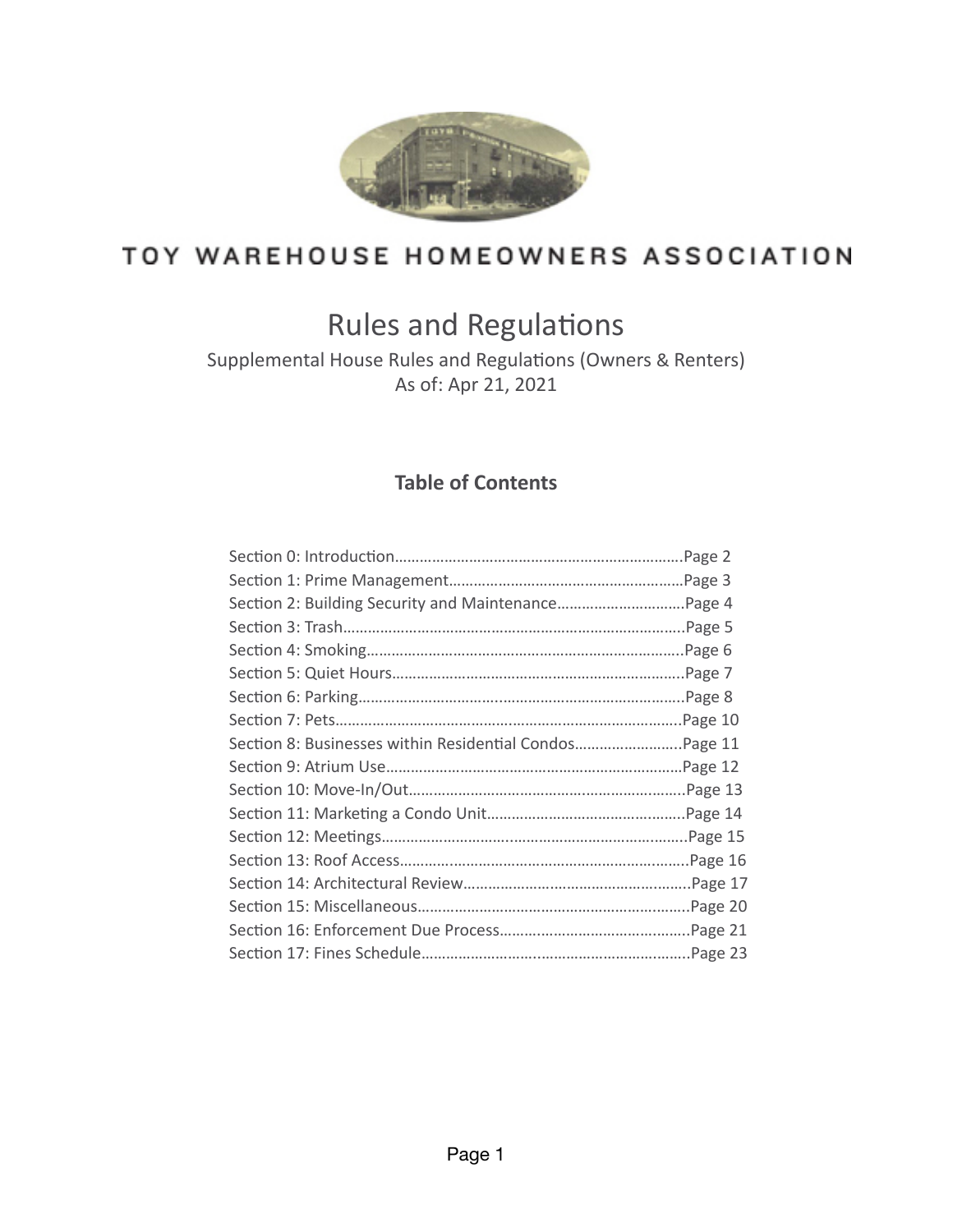### **Section 0: Introduction**

These Rules and Regulations build upon and further explain the Toy Warehouse Lofts Declaration of Covenants, Conditions and Restrictions and Grant and Reservation of Easements (CC&Rs). Owners and residents are expected to abide by the rules and regulations contained within the CC&Rs, the By-laws, and these duly adopted Supplemental House Rules and Regulations. The Board of Directors may from time to time update or amend these rules in accordance with the CC&Rs and By-laws.

Courtesy and good neighborly conduct are intended to enhance everyone's living experience at the Toy Warehouse Lofts. Landlords should note that the HOA has no direct agreements with tenants. Therefore, all tenant issues will be addressed through the unit owner and tenant complaints must be directed to the unit owner. Any direct interaction between the HOA or the management company and tenants should be considered an informal courtesy.

To submit repairs, complaints, concerns, and report building emergencies, owners should contact the building property manager, Prime Management. See contact information below, or on the HOA website www.toywarehouselofts.net.

Tenants should contact their landlords. The HOA board members may not be disturbed with uninvited calls or visits, as, like all residents, those who volunteer to be board members are legally entitled to the quiet enjoyment of their premises.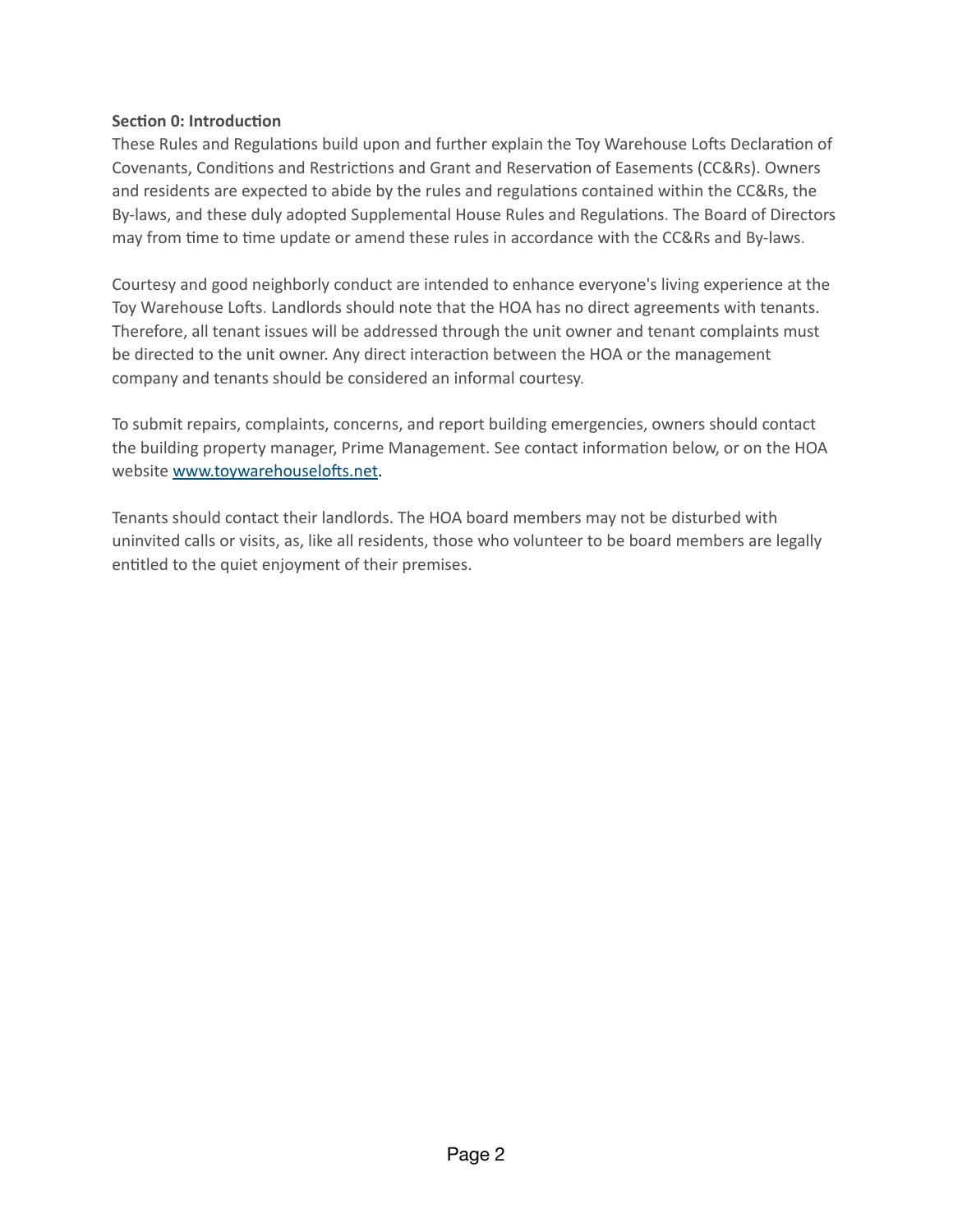#### **Section 1: Prime Management**

To submit repairs, complaints, concerns, and report building emergencies, owners should contact the building property manager, Prime Management.

Prime Management contact information:

#### After hours emergency operator: 800-706-7838.

Kizzy Sumo is our community association manager. Contact Kizzy at (213) 627-2965, ext 1163, or kizzysumo@theprimeas.com.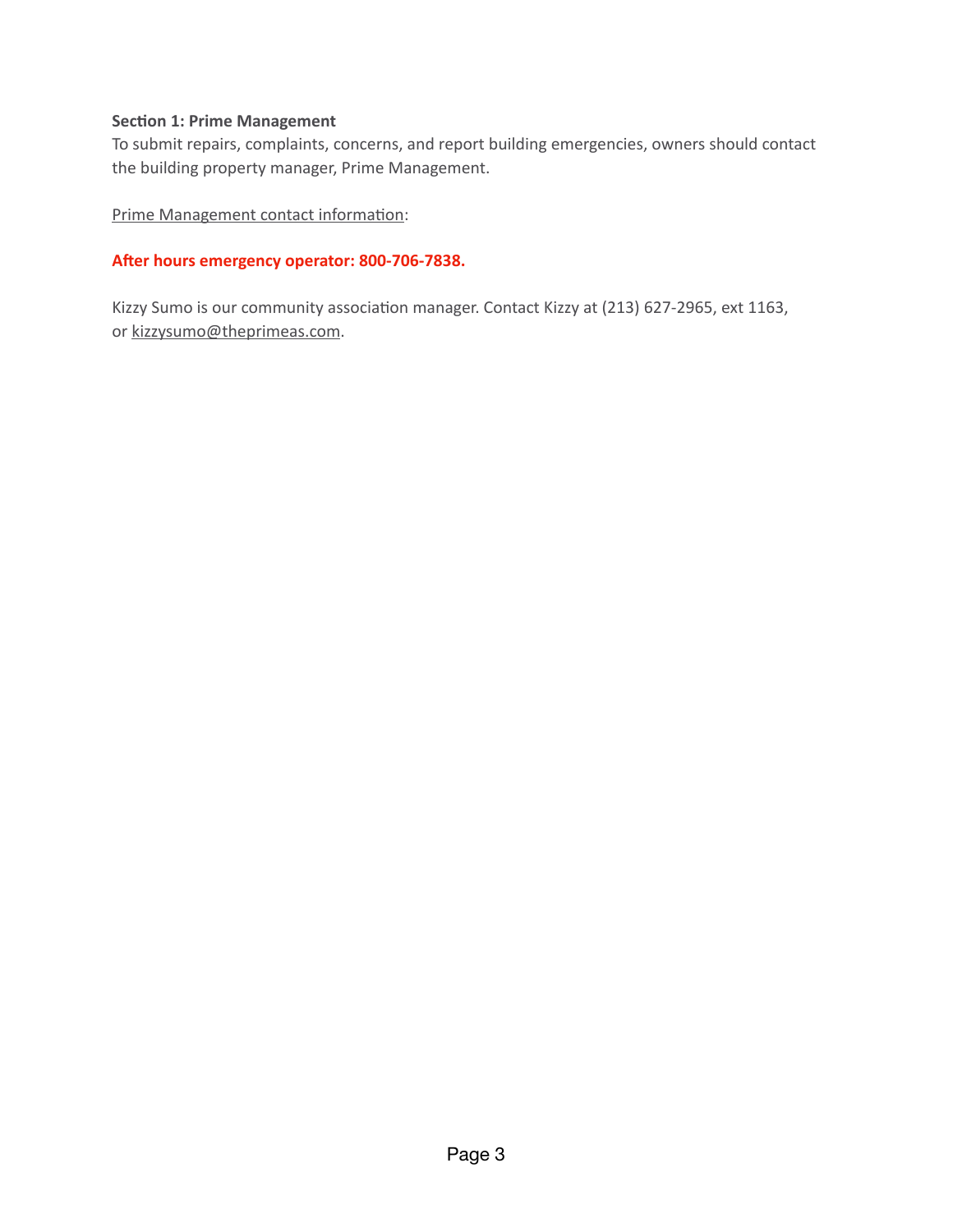## **Section 2: Building Security and Maintenance**

All residents are responsible for building maintenance and security. All doors and gates to the building must be kept closed and locked at all times. Movers and tradespeople must keep doors locked unless a responsible person is minding the door. The garage gate will remain closed except during vehicle loading or unloading while the resident is present. Owners and residents shall lock the back alley door and gate when using the dumpster.

No "piggy-backing" into the building: Toy Warehouse Lofts does not have a concierge or resident manager to monitor the lobby or parking entrance. The building has been broken into several times by intruders sneaking in behind residents at the front door and at the garage gate. The privacy and security of the building is a significant part of its value. Therefore, no guests or workers will be admitted without using the callbox.

It is the responsibility of all residents to respect the property's condition and cooperate in building maintenance. Loft owners shall report items in disrepair or needing custodial attention in or around the building to the property management company or a Board member. Tenants should bring maintenance matters to the attention of their landlord, who will then report them to the management company. Owners are responsible for the conduct of their tenants, children, guests and service personnel and will incur fines and the cost akributed to any property damage or rule violations they may cause.

The main door entry system has two types of codes. Each resident is issued a personal code by the code czar. These codes are not to be given out to visitors, service people or agents. Service workers and delivery personnel are similarly issued specific four-digit codes that have an active period appropriate to their schedule. This system localizes the disruption in the case any code becomes compromised and minimizes missed deliveries or appointments. Any codes found having been improperly distributed will be cancelled immediately.

New residents should request personal codes and any vendor codes needed for their service workers as soon as possible. Codes of previous residents will be cancelled upon moving out. The alley door and gate have only one code that is changed periodically. Residents should exercise care in passing those codes to outsiders as we have far less protection for the South-West entrance.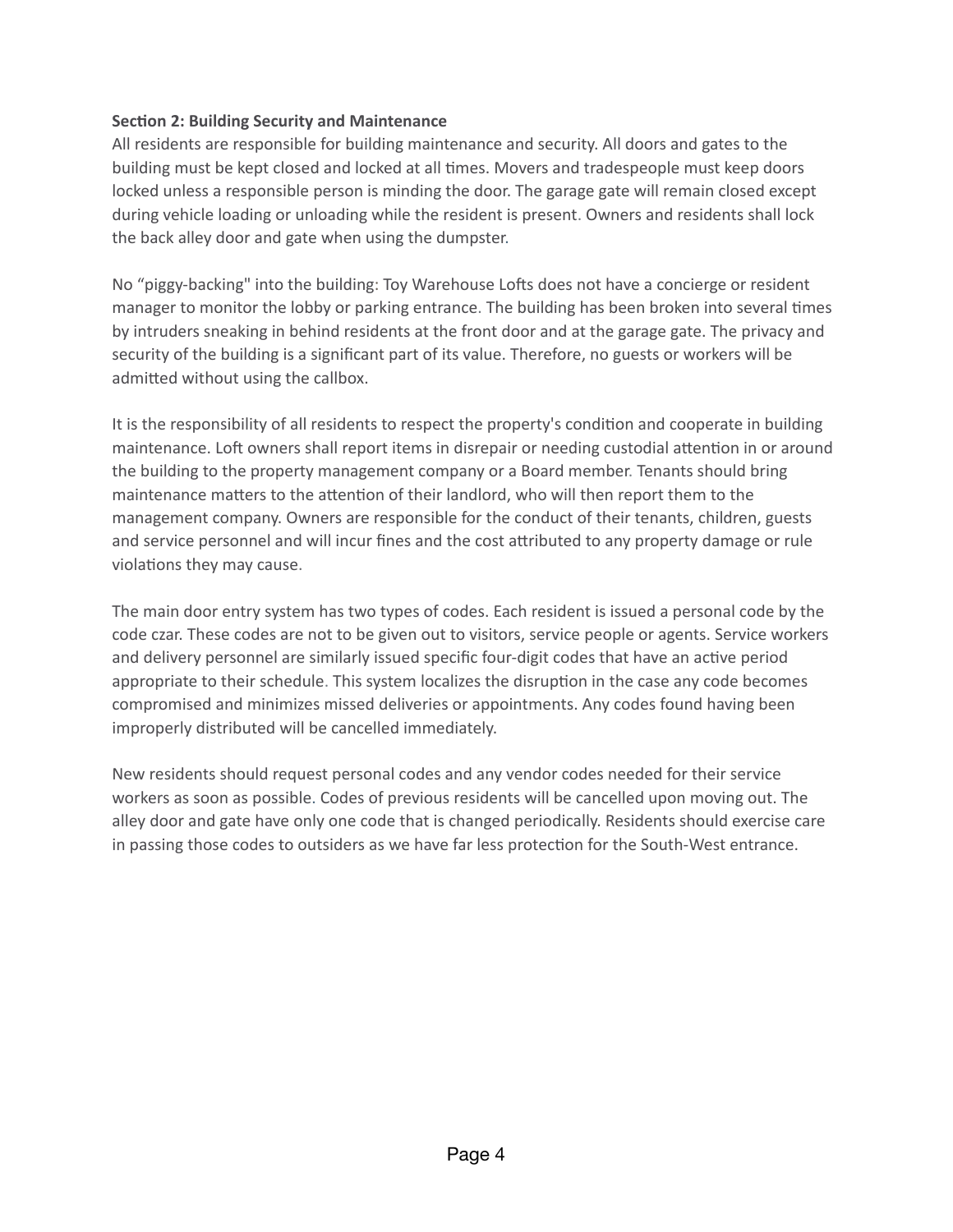## **Section 3: Trash**

Residents must ensure that all common areas in and around the building are kept clean and trash free. Any refuse found on the premises should be deposited in an appropriate trash bin or dumpster.

All trash receptacles in the building, including the large dumpster in the alley, are intended for the disposal of normal household refuse. Owners and residents shall not use the dumpster for discarding hazardous materials or large items such as furniture, makresses, appliances, etc., and shall not place items outside the bin or anywhere on or around the property or on the neighborhood streets. It is the responsibility of the owner or resident to arrange for the removal of any such item.

All trash deposited through the trash chute should be securely bagged and sealed and should fit easily into the chute opening. Owners and residents shall not force boxes or large items into the trash chute as such items may jam the chute. Boxes must be carried down to the dumpster and flattened to minimize volume. The owner whose unit is associated with a clog will be assessed the service fee charged by the outside chute maintenance contractor.

Owners and residents shall not place boxes or trash around the dumpster. The garbage collection contractors will not remove these items. Owners and residents shall not use the trash chute between the hours of 11 p.m. and 7 a.m. They should not place trash in the trash closets or outside their unit for any length of time, both as a courtesy to other owners and to avoid making work more difficult for the cleaning crew.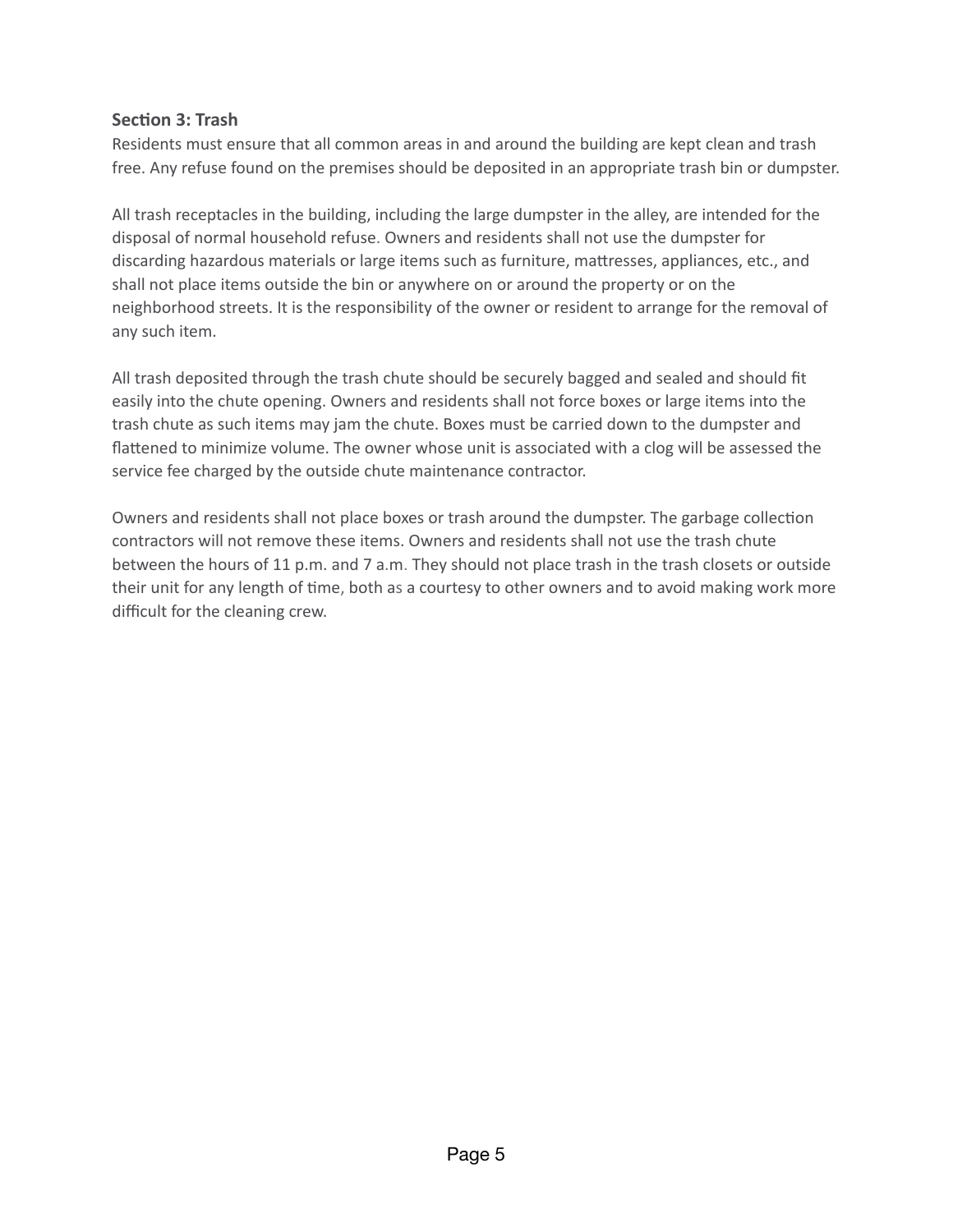### **Section 4: Smoking**

No smoking of any kind or duration is allowed in the elevator by city ordinance. Smoking materials shall not be discarded in the landscaping, garage, or anywhere else on the property. Ashtrays should not be left in the common areas. All owners and residents are responsible for proper disposal of the smoking materials of their guests.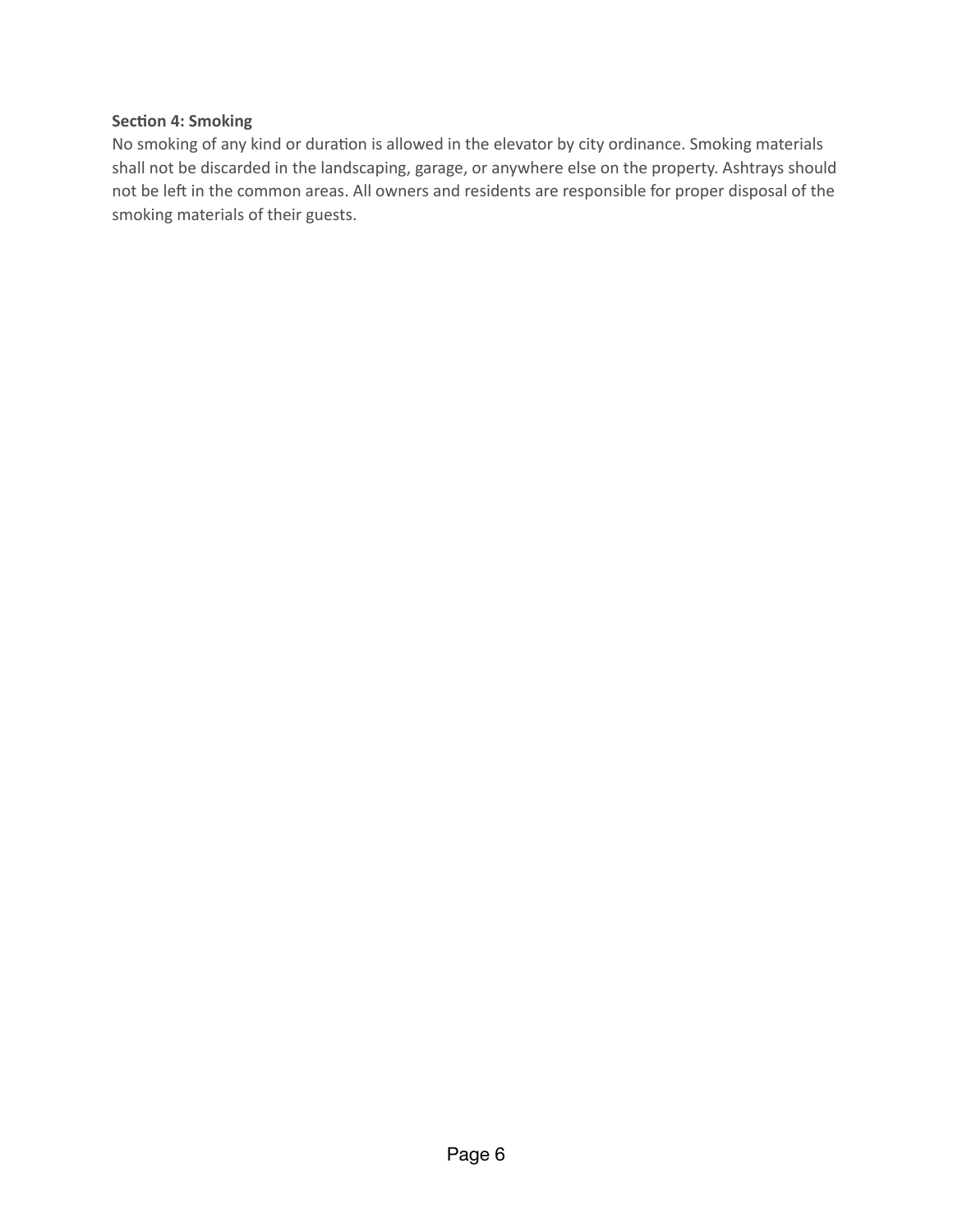### **Section 5: Quiet Hours**

As a courtesy to all residents, residents and guests shall observe quiet hours throughout the common areas from 11 p.m. to 8 a.m on Sunday through Thursday night, and 12 midnight to 10 a.m. on Friday and Saturday nights. Residents shall refrain from generating loud noises from within units during designated quiet hours. Please refer to move in/out section for special quiet time rules.

Residents and their guests must refrain from loud or boisterous conduct that might disturb the peace of their neighbors, particularly when passing through the common areas. Stereos, televisions, and musical instruments shall be played at considerate sound levels. Residents are responsible for disturbances created by their guests. Nuisance noise is defined in the CC&R's as any noise that can be heard in another unit or in the common areas.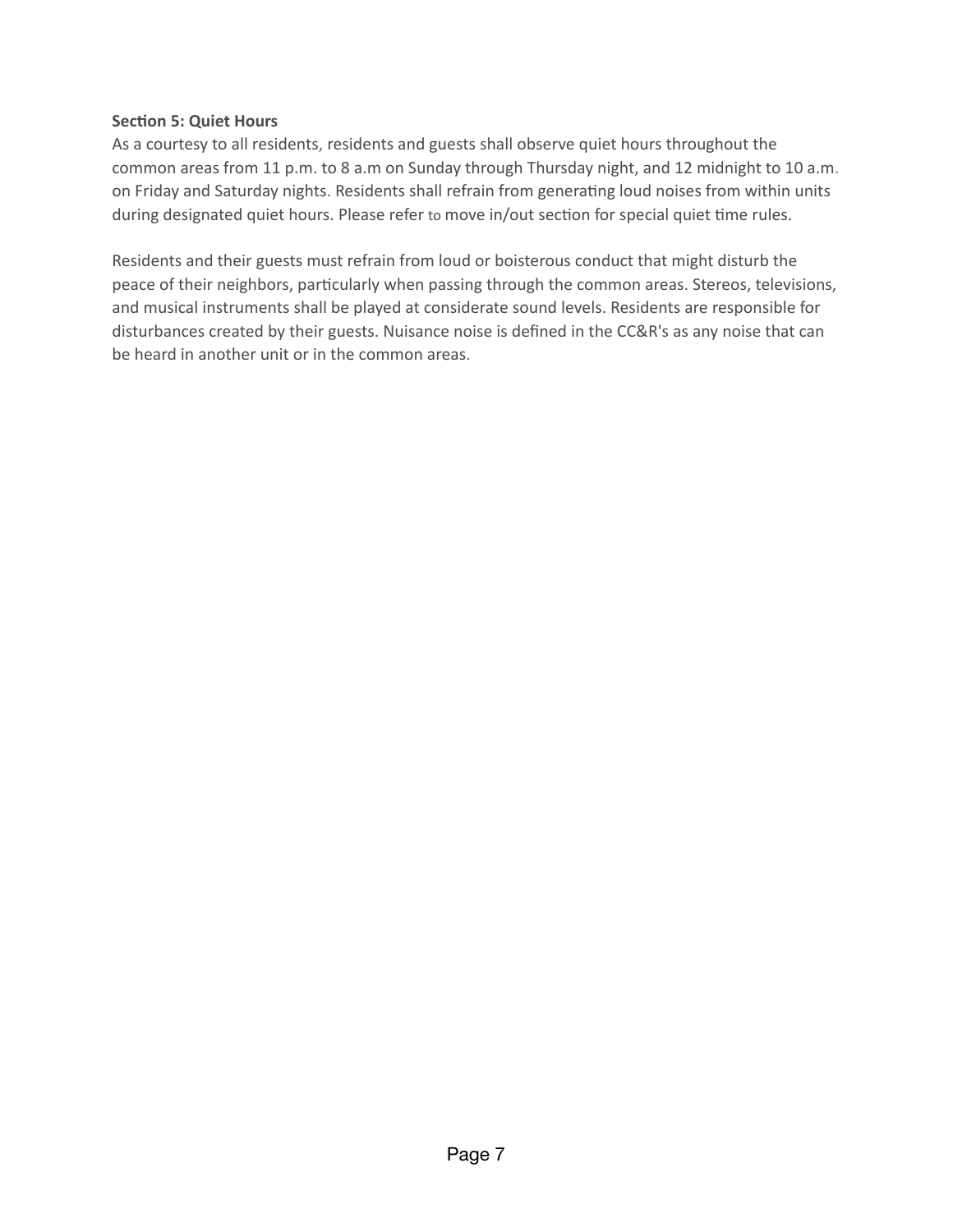### **Section 6: Parking**

Residents and guests are required to park in the assigned, designated areas only. Parking anywhere else in the garage will result in removal of the vehicle at the owner's expense. Parking spaces are to be used exclusively for parking passenger vehicles. Commercial trucks with more than two axles, recreation vehicles, campers, trailers, boats or any such vehicles may overload the ramps and are not allowed on the property. Guests are requested to use their host's assigned parking spaces when available.

Parking slots shall not be used for storage of personal belongings or discarded items. All stored items must be contained within the storage cages. Items in parking spaces may be removed and held by management for 60 days and disposed of if not collected. Vehicle repairs, maintenance work, and car washing are not allowed on the complex premises.

Guest parking spaces are reserved for temporary use and shall not be used by anyone other than guests. In this context, a guest is a visiting friend or relative visiting for less than 30 days, a repair person, contractor, estimator, real estate professional, tax preparer, medical professional, or others performing short-term personal services. Business associates and employees (regular or contract) of residents or their businesses are NOT considered guests and may be towed from guest parking. Residents are NOT allowed to use guest parking for their own vehicles. Any guest requiring use of a parking space for more than two consecutive days or off and on for more than 30 days shall obtain permission for extended use from the HOA Board. If authorization is not received and/or a parking identification card is not displayed, the guest's car may be subject to towing. Hosts (either owner or tenant) must inform their guests to ensure that the garage door is closed after entering and upon exit.

Of particular concern is the maintenance parking space closest to the entry gate. This space is reserved for maintenance and repair-person's vehicles and contractors performing or quoting work on the building or for the building management company. Other guest's or resident's vehicles will be towed from this space.

In order to enforce these long-standing parking rules, the HOA Board has adopted a system whereby each unit is supplied with two laminated parking identification cards. All guests must display the identification card on the dashboard with the associated unit number plainly visible. Landlords are responsible for supplying the cards to their tenants as well as for informing them of these rules. Lost cards can be replaced for a \$25 fee. Photo copies of cards or notes are not acceptable substitutes. Vehicles parked in guest spots without the proper ID card will be subject to towing at the vehicle owners expense. Additionally, the associated unit owner will be subject to a \$50 assessment to cover processing with the towing contractor. The ID card is not a license to park, its purpose is to identify who's guests are using guest parking.

The restrictions and contact information for the towing contractor are clearly posted in each guest parking space. The vehicle owner is responsible for all towing charges and must make the appropriate arrangements with the contractor to retrieve the vehicle once it has been removed.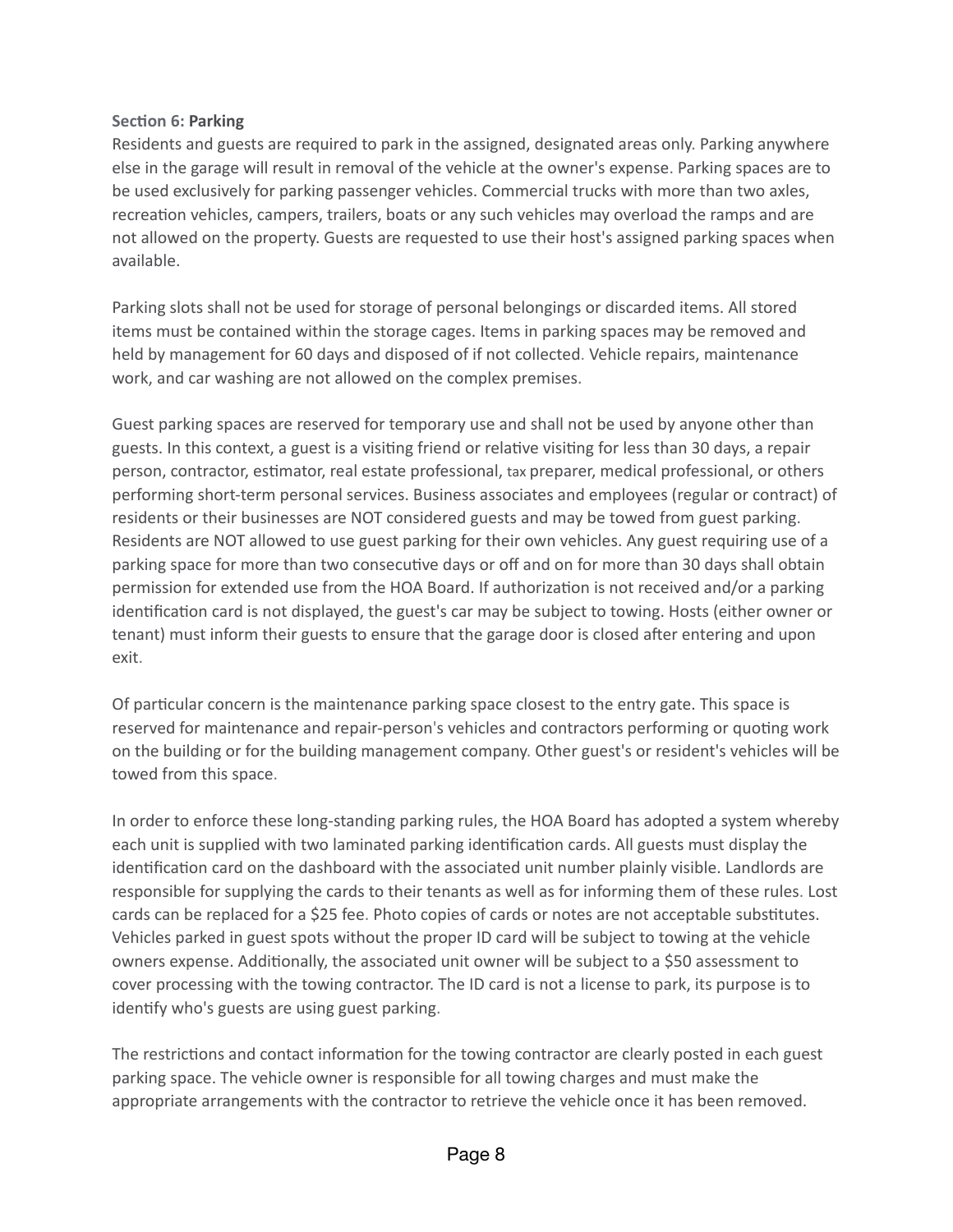The Board realizes that parking in Downtown has become increasingly difficult, and has implemented a procedure whereby a resident needing parking for some extraordinary reason may request, in advance, a waiver from these rules.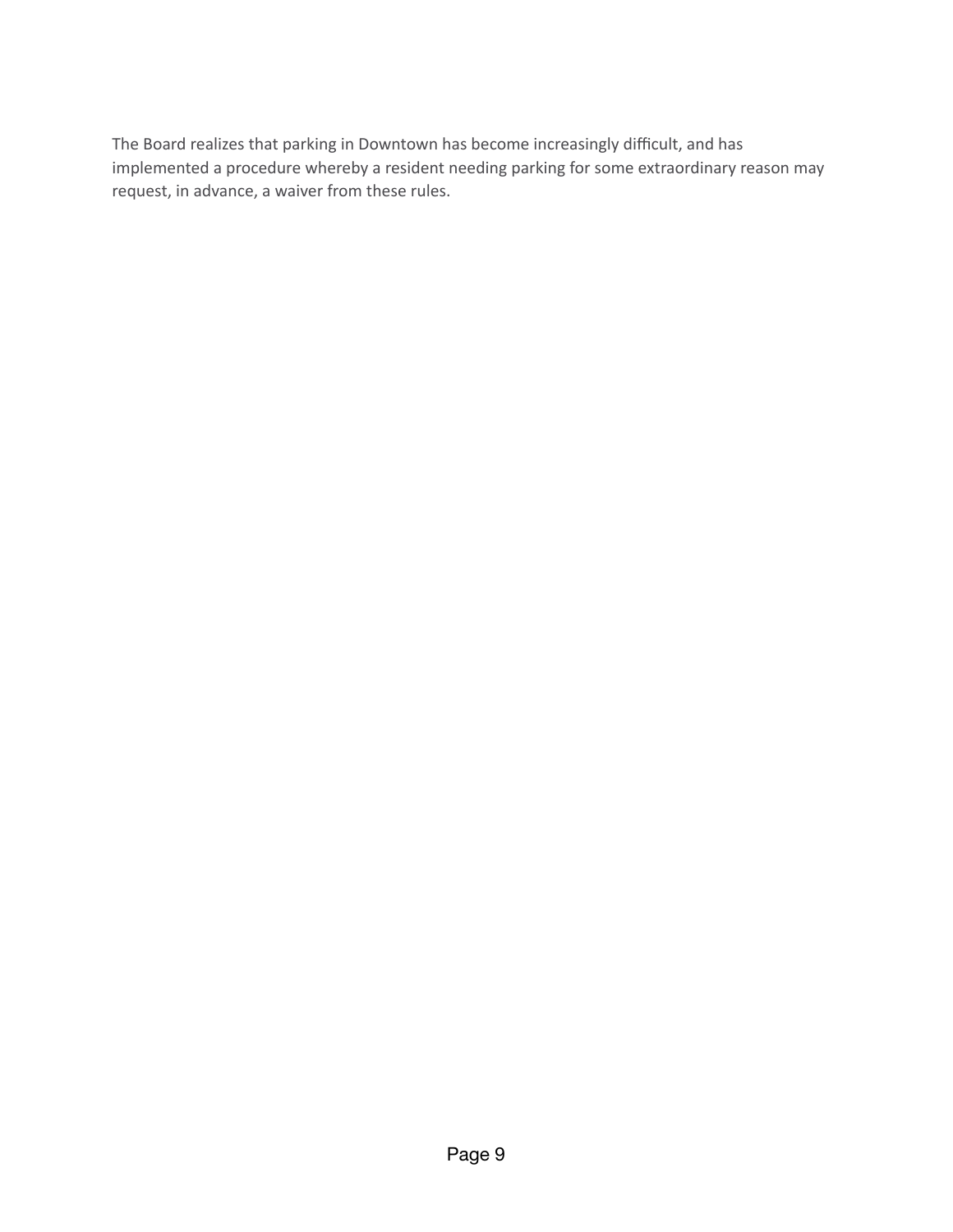## **Section 7: Pets**

Keeping of animals or pets shall comply with the CC&Rs and applicable municipal ordinances as posted in the bulletin board area. All owners, tenants, and guests are required to clean up after their animals. Renters may be prohibited from having pets, according to their lease agreements.

Specific pet provisions:

(a) No bird, reptile or animal of any kind shall be raised, bred or kept in any Unit or in the Common Area, except dogs, cats or other domestic household pets which don't exceed 60 pounds in weight may be kept in a Unit provided the animals are are not kept, bred or raised for commercial purposes and are kept under reasonable control at all times. The combined number of pets kept in a Unit shall not exceed two (2).

(b) Any animal that constitutes a nuisance as described herein or that bothers or annoys other owners or residents (e.g., excessively barking dogs or chirping birds) may not be kept on the Property or in a Unit.

(c) Dogs may only enter the Common Area(s) while on a leash which is held by a person capable of controlling it.

(d) Owners are responsible for and must prevent their pets or those of their tenants or guests from soiling the Common Area(s), and are solely responsible for any required clean-up.

(e) The Board shall determine whether specific pets are a nuisance and should be removed from the Property.

(f) The Board shall have the authority to adopt rules and regulations consistent with these provisions, including a fine schedule to be imposed.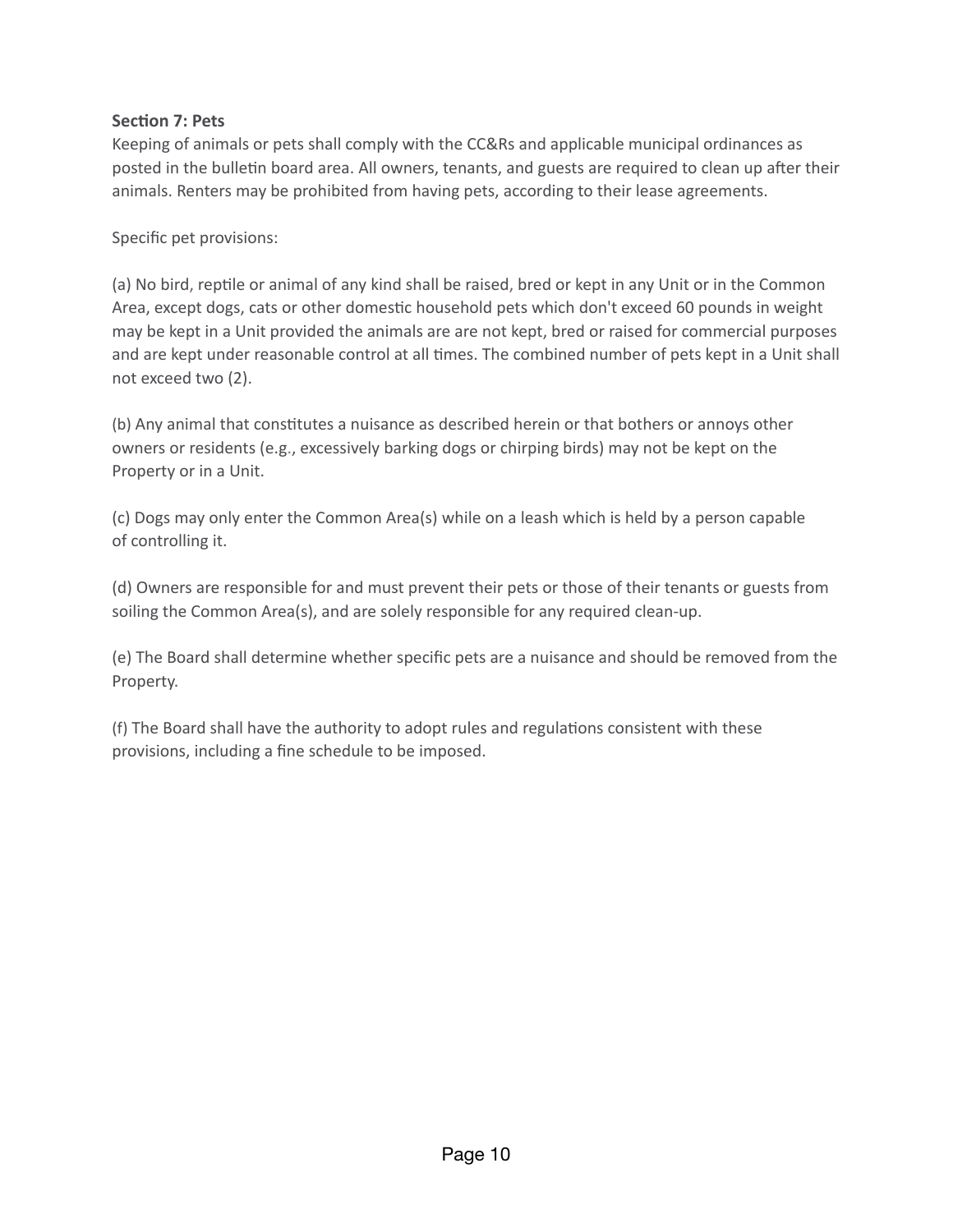## **Section 8: Businesses within Residential Condos**

The building is permitted under the Artist In Residence ordinance enacted to allow artists and creative persons with similar professional needs to live in their work spaces. It is, therefore, well within the intent of the project and the law that residents' creative and business activities be supported to the extent that the other residents are not unduly disturbed. Businesses shall comply with the noise and hours restrictions of these rules. Further, the CC&Rs require that the business owner must be the primary unit resident and must comply with applicable local and state regulations including any required licensing, inspection, or certification. Businesses not associated with residence are strictly prohibited.

All residents planning to operate a business, conduct creative activities, or change work-related activities within a unit shall submit a request for approval. This is not intended to apply to residents bringing home routine office work or other similar activities ancillary to their businesses located elsewhere.

Businesses that are unlikely to be approved are those not in compliance with applicable regulations, those using any sort of objectionable processes or emitting loud noises, any regular on-site food or beverage service, businesses employing more than two persons, businesses requiring frequent client traffic and loading or having substantial on-going parking requirements, those renting or subletting on a short-term basis including Airbnb or film location rental, and those likely to increase community maintenance or trash disposal needs.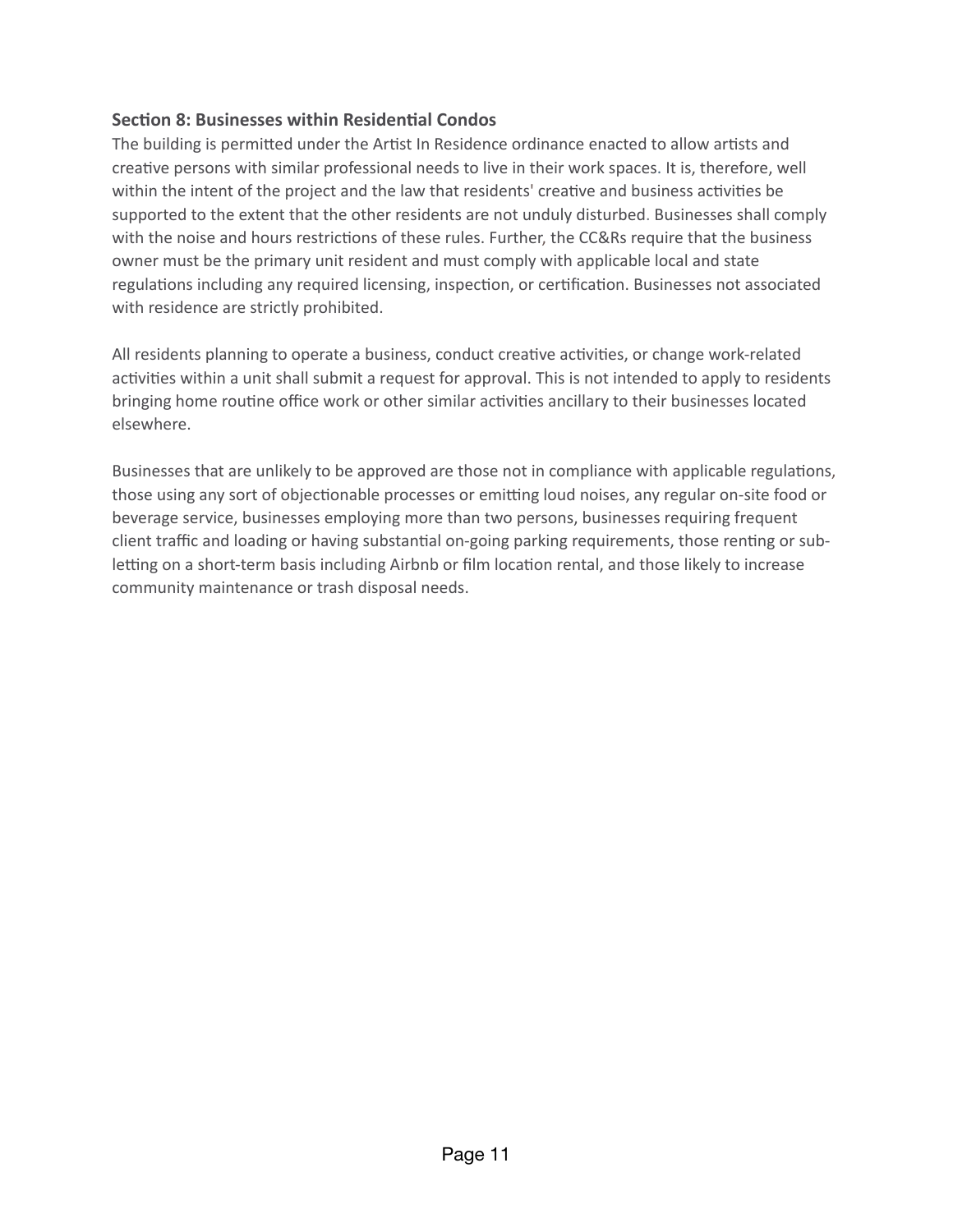## **Section 9: Atrium Use**

The Atrium is the common access for units on the second level and is made available to all residents and guests as common-use space pursuant to the rules. No portion of the Atrium is designated for exclusive or private use. The landscaping and furniture in the Atrium are property of the Association and are managed by the Board and its designated managers. It is essential for the Atrium to be free from clutter so that it can be readily maintained. Plants in small containers, plants that shed debris, or plants in unstable planters are all potential issues for cleaning the atrium and keeping the drains open.

Furniture or decorative items that impede passing through the atrium or complicate maintenance will not be permitted under any circumstances. Doors may not be decorated except for holiday decorations between Thanksgiving and January 5. Any decorations may not damage or permanently mark doors. All proposed additions to the Atrium must be approved by the appointed managers or the Board in order to determine consistency with the Atrium plan and maintenance requirements.

Barbecuing in the Atrium is specifically prohibited.

The Atrium is not a general workspace and is not intended to be used for material storage or ongoing activities and projects.

Bicycles, skateboards, scooters and other transport vehicles may not be used in the atrium, catwalk, halls, elevator or lobby. They may be carried or wheeled by hand. No wheeled vehicles over 75 pounds (with or without load), motorized or otherwise, may be used without providing floor protection. Movers and repair personnel must protect floors when bringing in heavy objects. Wheeled luggage and light weight carts as well as authorized wheelchairs are permiked.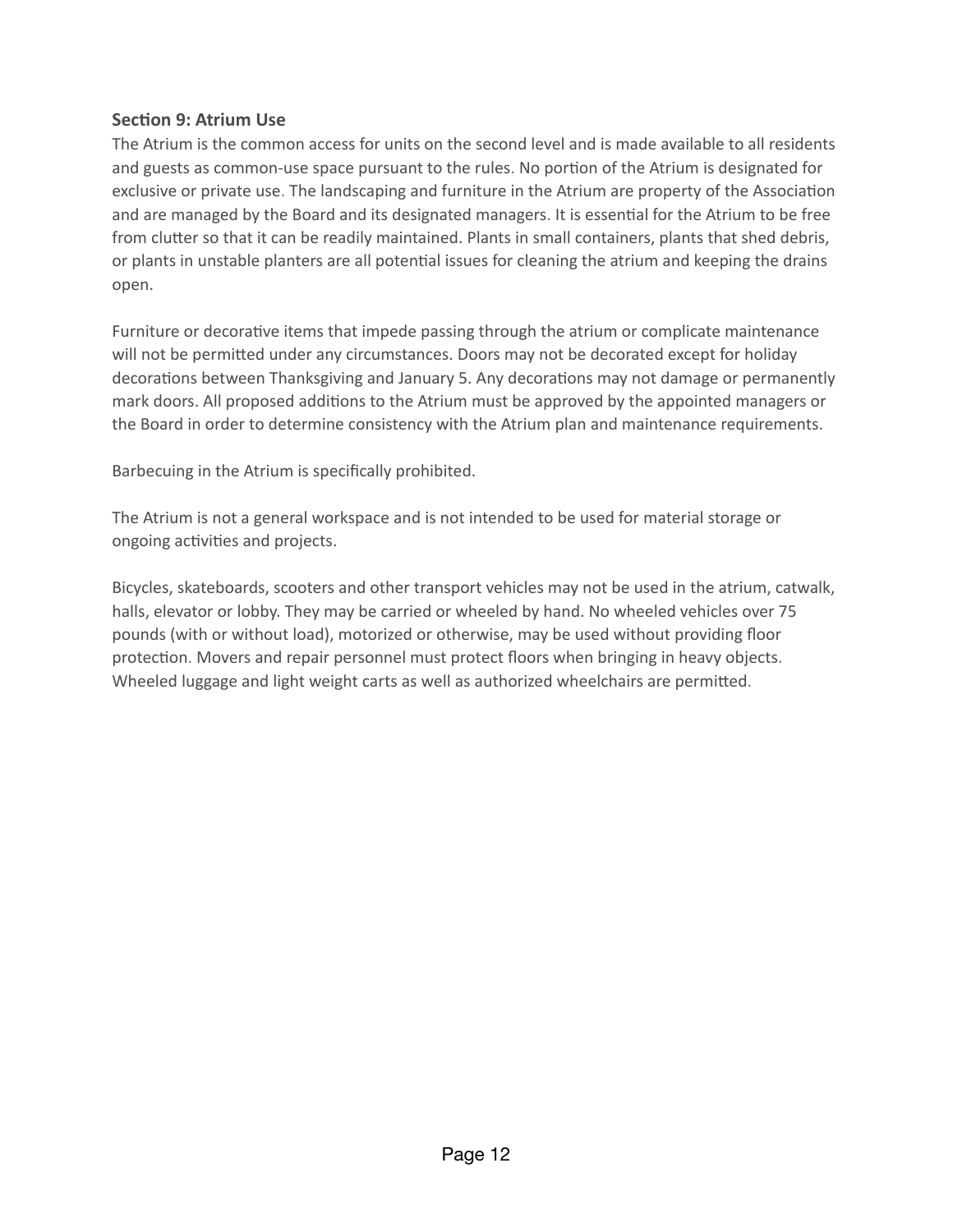## Section 10: Move-In/Out

Toy Warehouse Lofts does not have an on-site manager and, therefore, no one is available to supervise or assist with move in/out. In the past this has resulted in damage to the common areas, compromised security and conflicting scheduling.

Moving in or out must be done by a licensed, bonded moving company. Full information including liability insurance binder must be filed with Prime Management no later than 72 hours before move. Moves must be schedule with the management company (not an individual board member) at least 4 business days in advance.

Moving must take place between 8 AM and 5 PM Monday through Saturday - no moves may be scheduled Sundays or holidays. Moves must be completed by 5 PM on the date scheduled. Doors to the front lobby and alley must be kept closed and locked at all times. They may not be propped open unless an employee of the licensed moving company or the owner of the unit is available full time to attend the door.

Elevator floor and walls must be fully protected. Movers shall take appropriate steps to prevent damage to walls, floors and hallways.

There is a fee of \$300.00 for move in and \$300.00 for move out. This does not included any possible charges for damages. The move-in/out fee is an assessment against the unit and is due and payable at the time of the move.

All move in/out rules and fees apply to staging companies and other major loading as determined by the board for owners and residents (for construction, for example). Landlords are responsible for damage, fees and for tenant's or vendors compliance with the move in/out rules.

Although there is no "move in/out" charge for construction loading, the Architectural Review Commikee may recommend a security deposit for board approval, depending on the nature and scope of the project.

Repairing damage to the common areas from any source including moving or construction is the responsibility of the Association. Owners or their contractors are not to undertake repairs on their own. Damage will be repaired by HOA contractors and billed to the responsible owners. Failure to follow moving/loading rules will result in a \$500.00 fine assessed to the owner.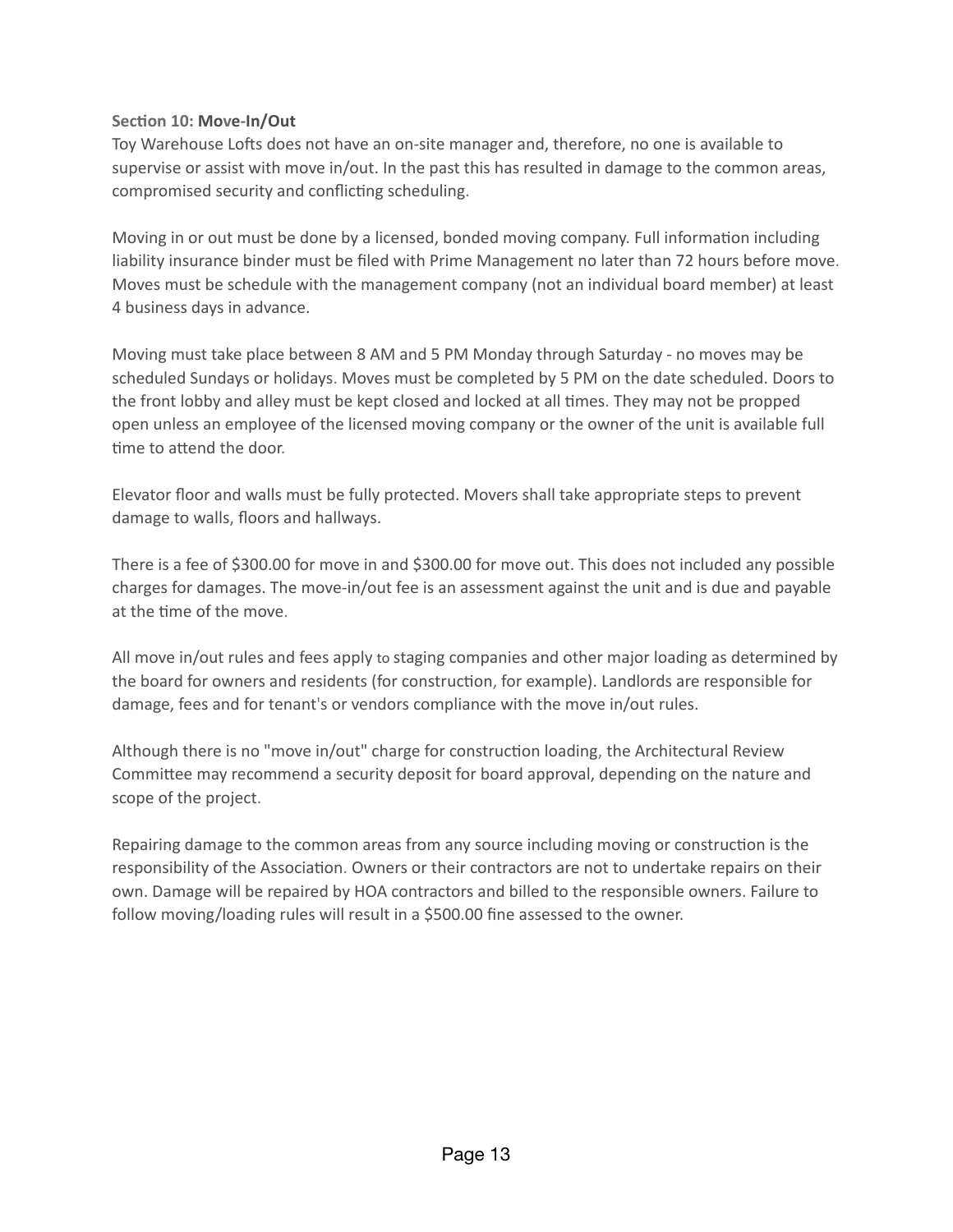## **Section 11: Marketing a Condominium Unit**

Consistent with the CC&Rs, owners will ensure that real estate agents shall not display any sign in public view on or from any portion of the building without the approval of the board in writing. Signs displayed from within the unit shall comply with requirements in the CC&R. Owners and agents shall follow all building security rules while marketing a unit. Lease terms shall be at least thirty (30) days, all forms of shorter-term rental or sublease including Airbnb and similar nontraditional leases are strictly prohibited by the CC&R. The following shall supercede the CC&R until such time as the CC&R is updated.

Pursuant to Civil Code Section 4741, any provision in the Association's current set of governing documents which establishes a minimum rental term which is greater than 30 days in length or an owner-occupied period of time shall be deemed invalid, unenforceable and stricken from the governing document. This shall include but not be limited to Article III, Section 3.01 (b)(2) of the Declaration of Covenants, Conditions and Restrictions, which the Association shall not prospectively enforce.

All leases or rental agreements shall be in writing and be subject to the Declaration, Bylaws and House Rules. Lease documents shall require that tenants uphold these rules and the provisions of the operating documents. The building manager must be provided a complete copy of the lease or rental agreement prior to allowing a tenant or occupant to move in. The names and contact information for all residents shall be listed in the document. It is the owner's responsibility to provide tenants with copies of all pertinent documentation including these rules.

Landlords shall include in a written lease with any tenant the requirement that such tenant is required to obtain and provide written proof of Renter's Insurance. Such Renter's Insurance liability coverage shall name the Association as an additional insured. Landlords are required to provide to the Association written proof of tenant's Renter's Insurance policy as well as written proof of Landlord's Owner's Insurance as described in the Association's operative CC&R's at Article IT, Section 2.08. Proof must be provided a minimum of 5 days in advance of occupancy. The Renter's Insurance policy shall cover any relevant Unit fixtures or improvements, personal property or potential liability occurring within a Unit that is not covered by the owners insurance. The policy must contain a waiver of subrogation rights by the carrier as to other Owners, the Association, Declarant and any Institutional Mortgagee of the Owner's Unit. Tenant shall not obtain any insurance that potentially may cause a reduction in the Association's insurance proceeds. If a tenant violates this provision, the Owner shall be liable to the Association for any reduction in the Association's insurance proceeds. An Owner shall promptly notify the Association of any substantial improvement.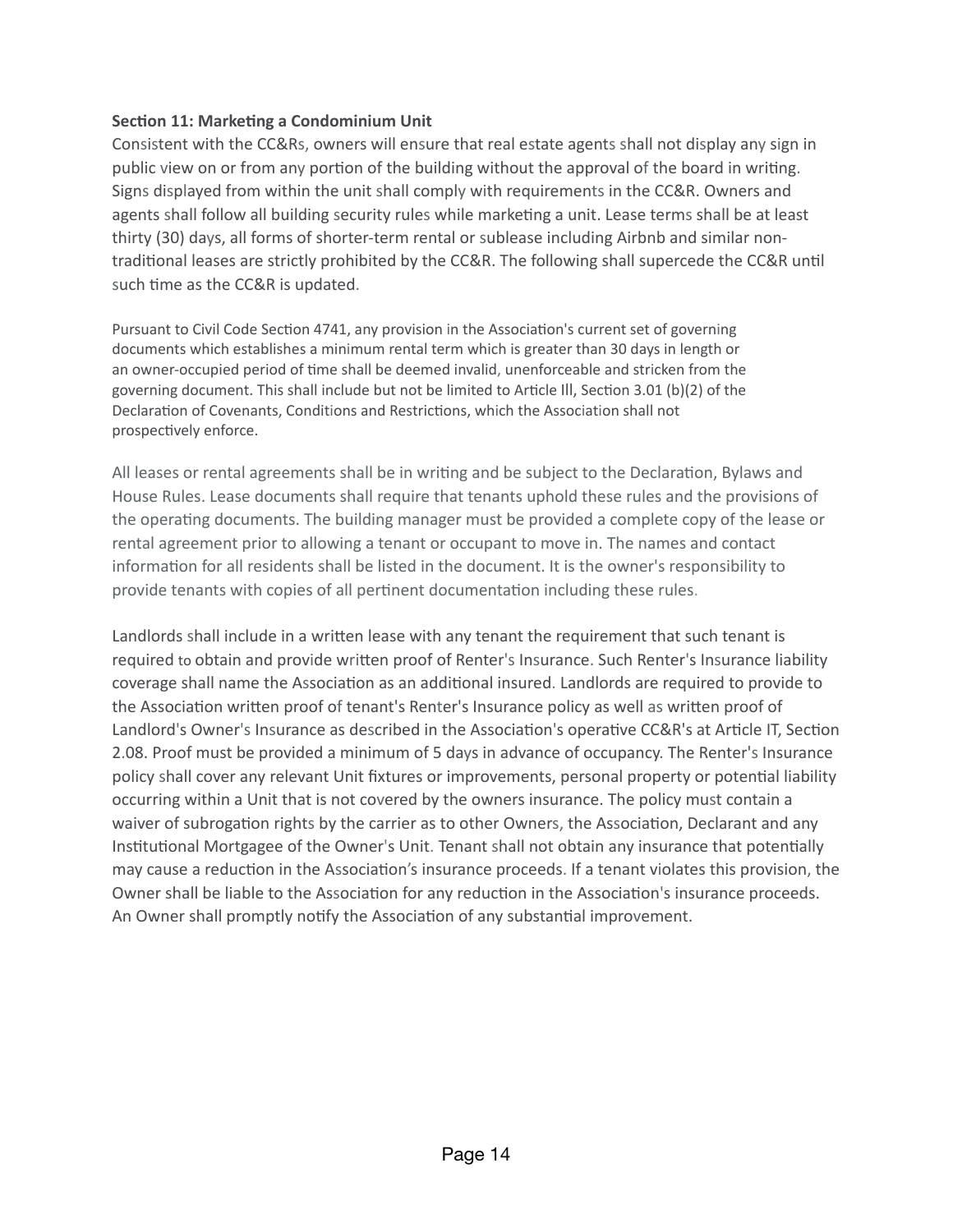## **Section 12: Meetings**

Board elections and budget review are conducted at the annual HOA meeting which all members are encouraged to attend. All condominium owners are additionally requested to attend the quarterly HOA general meetings. Board meetings are open to all owners by state law and will be noticed accordingly.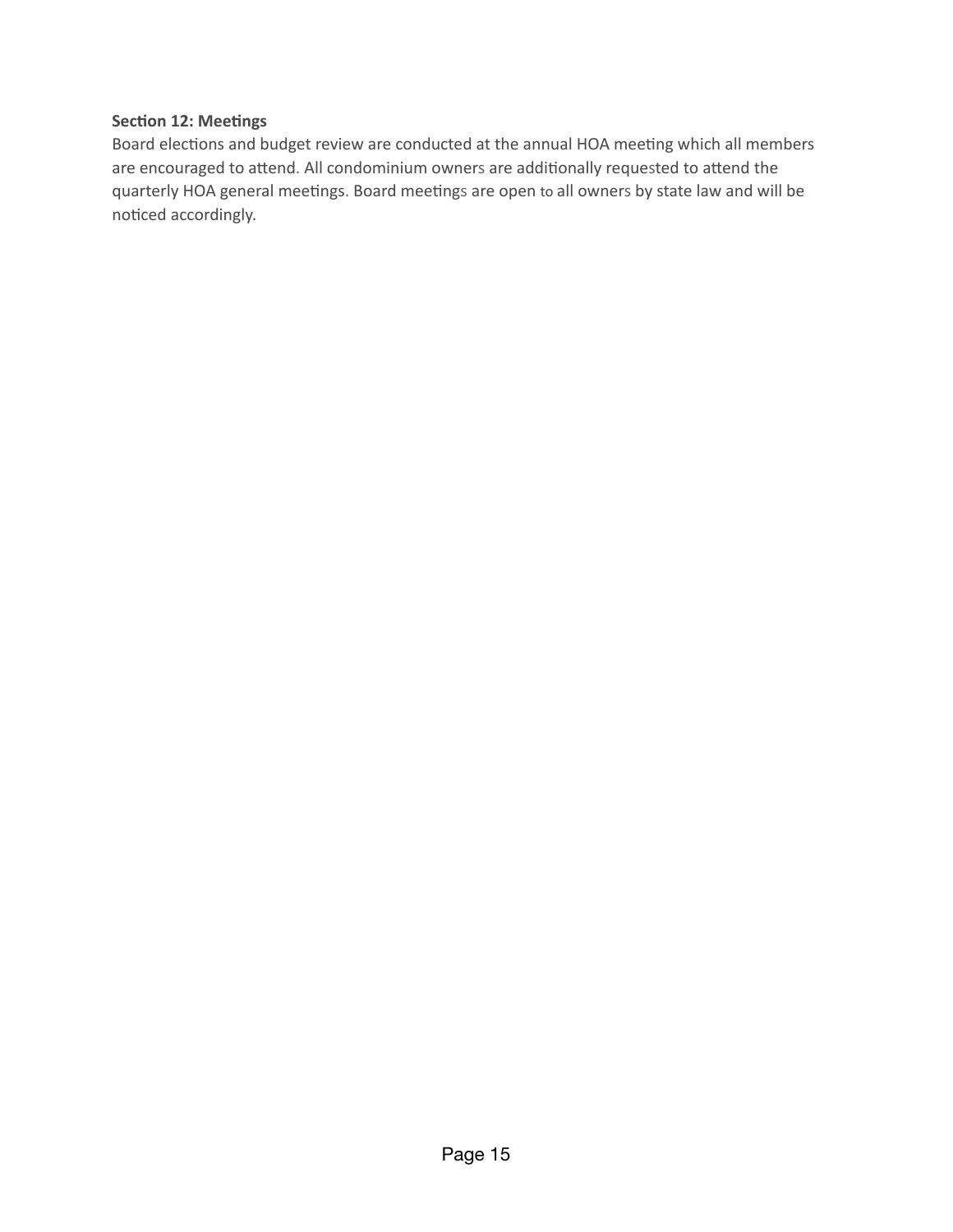### **Section 13: Roof Access**

Owners and contractors shall not access the roof without prior permission from the Board. Tenants shall not access the roof for any reason. Owners will be assessed fines for tenant violations should their tenants be found using the roof. Roof alarm keys are supplied to owners for maintenance access and shall not be distributed to tenants. The HOA insurance does not cover tenants being on the roof and any damage to the roof caused by tenants or guests will be assessed to the unit owner.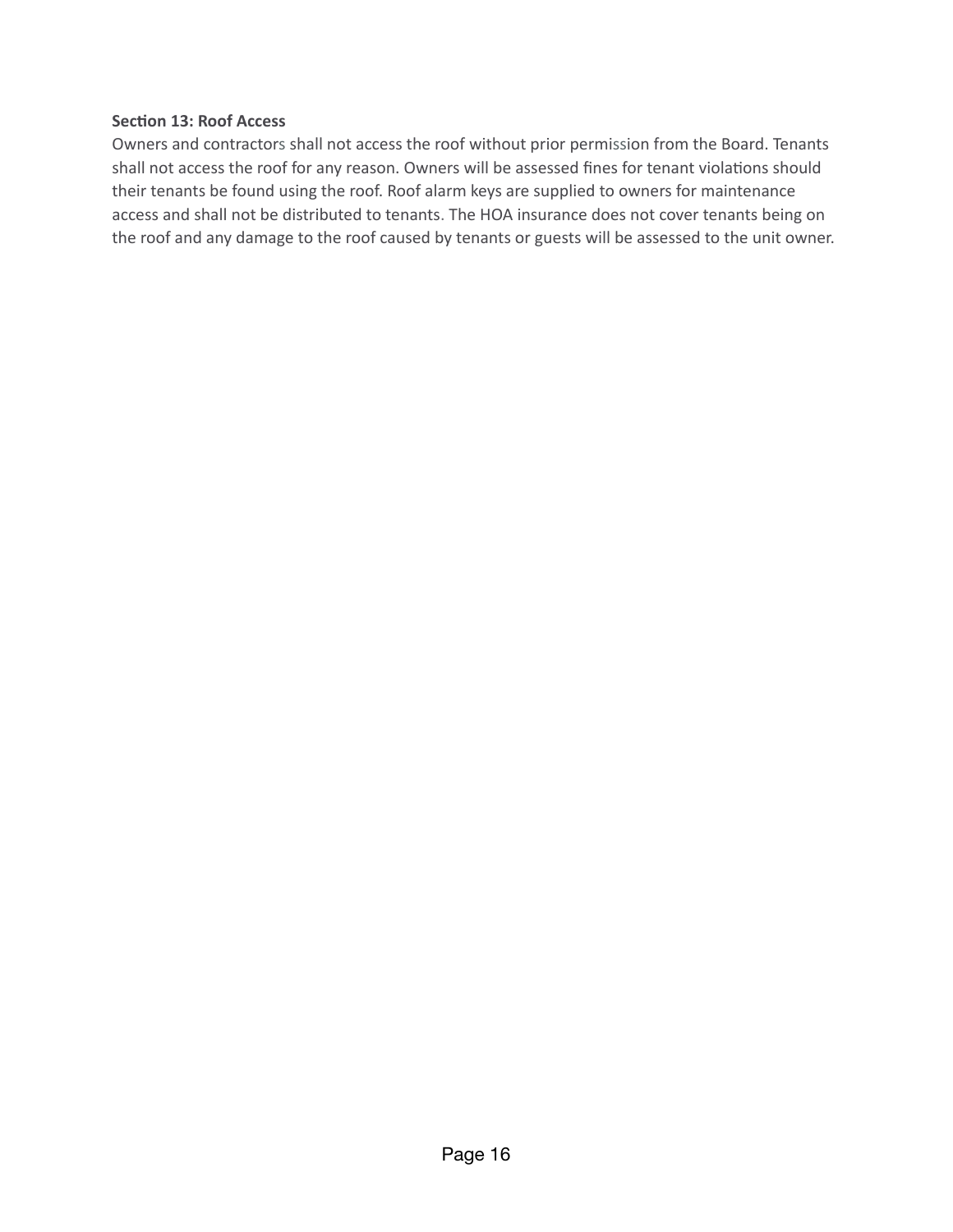#### **Section 14: Architectural Review**

ALL construction work must be reported to the board, including major painting projects, interior building etc. This is to minimize conflict with elevator use, trash, parking, etc.

The CC&R requires the Board to preserve the structural and mechanical integrity of the complex as well as maintain aesthetic standards, protect the Association from increased maintenance risk, and minimize undue interference to daily activities. To that end, all significant renovation projects must receive Board approval prior to the start of work. To oversee these responsibilities and maintain the architectural integrity of the complex, the board may appoint an Architectural Review Commikee (ARC); if no such committee has been constituted, the Board will act as the committee.

The Committee shall consist of at least two association members serving at the pleasure of the Board. Individuals wishing to join the commikee may submit a request to the Board. A Board or ARC member shall recuse him/herself from the review process for his/her own projects.

The Architectural Committee shall review plans for renovation, alteration, or modification of common or separate interests by owners and shall apply the guidelines stated below in addition to exercising their good-faith judgment as to the best interests of the community. The Commikee has the authority to request any plans, descriptions, and specifications that it may deem necessary to evaluate a particular request. The ARC shall meet with the requesting party within thirty (30) days of receiving a written request.

If the committee requests additional plans, specifications, or other descriptive material, the owner shall provide these documents in a timely manner. The Committee may also request additional meetings. The Committee shall respond with a decision in writing to the owner within thirty (30) days of the initial meeting or of receipt of all requested additional input, whichever is later, unless the technical nature of the request requires outside expert opinion in which case the ARC shall respond within sixty (60) days. The requesting owner shall make the unit available for inspection by the ARC, the Board, or retained experts on 24 hour's notice. Delays in providing requested meetings, documentation or inspection shall delay the decision deadline by an equal time.

ARC meetings where decisions are taken will be noticed at least two (2) days in advance. Meetings may be conducted by video or telephone conference as long as all parties are able to participate and can hear each other.

In accord with State Law, an owner may request reconsideration of an ARC decision at the next Board meeting unless the Board has acted as the Committee making the initial decision. Owners must submit requests in writing. Requests should include at least the supporting documentation listed below. Documentation for more extensive renovations will need to include significantly more detail.

While it always a good idea to inform the Board and neighbors of any significant planned work, board approval is not required for standard repairs, replacement of fixtures with similar fixtures, painting, refinishing, and similar superficial alterations, or construction of screen partitions or freestanding storage units that do not impact sprinkler coverage when located strictly within the unit separate area. Owners should check with the ARC or the Board if in doubt.

Each case is considered individually; the differences among the units make precedent an unreliable guide. While there is no comprehensive way to cover all factors that could cause a plan to be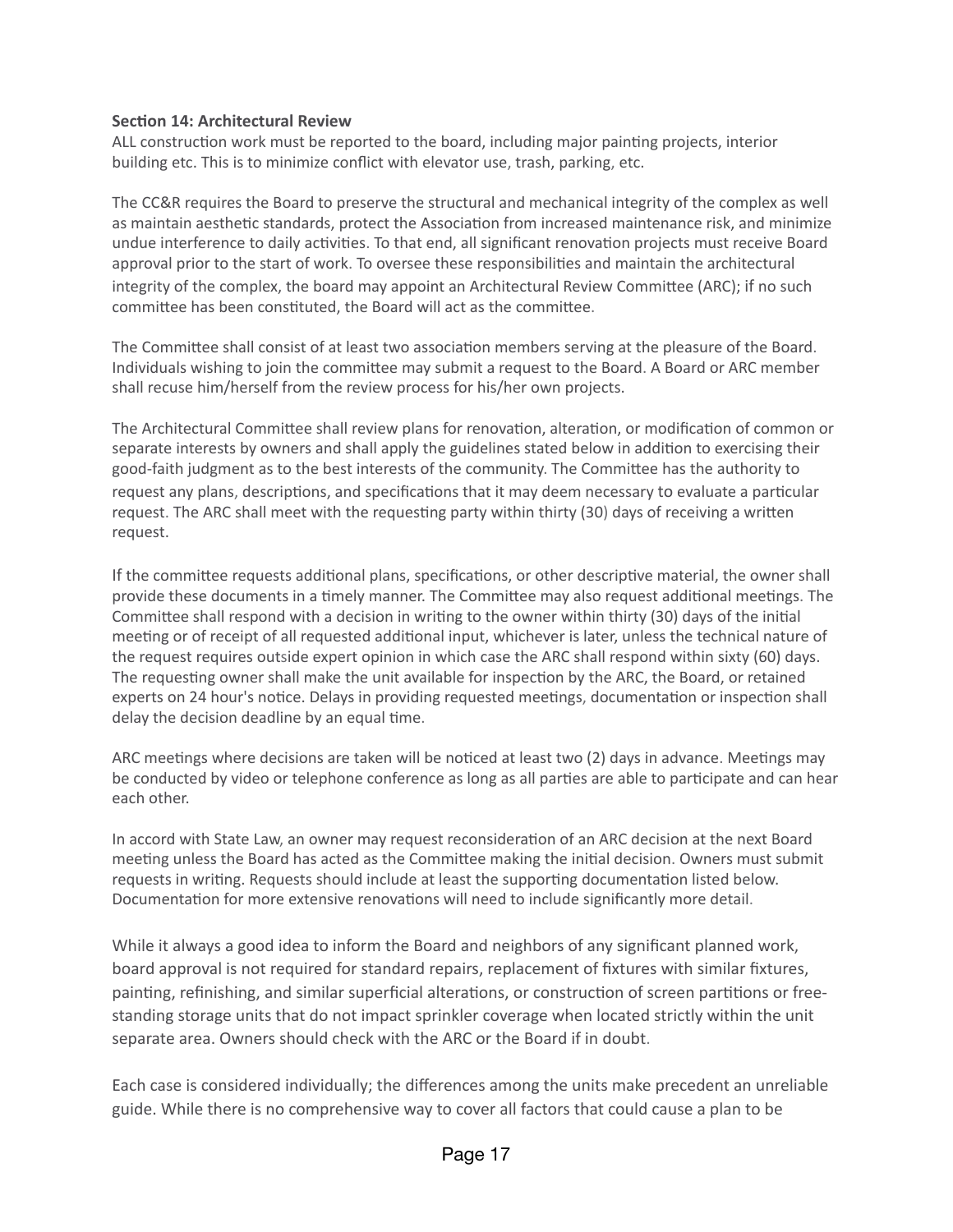rejected, the ARC will likely approve replacement, addition, or relocation of fixtures, construction of non-structural partition walls, rewiring, etc. within the unit as long as the following guidelines are observed:

1) Common plumbing or other common services are not relocated or removed.

2) Structural reinforcements due to plumbing work serving the individual unit are detailed and approved by an engineer and/or plan check.

3) Work is contained within the unit or the adjoining walls, floor and ceiling spaces and does not impact other units, compromise soundproofing, or create undue noise.

4) Permits are obtained where required.

5) A reasonable schedule is provided.

6) The fire sprinkler and warning system is not compromised or is updated appropriately by a certified sprinkler contractor.

The ARC is unlikely to approve the following:

1) Relocation of the common plumbing drains, vents, and supply lines.

2) Structural modifications beyond local reinforcement for plumbing clearance.

3) Modifications to the common areas outside the unit boundaries.

4) Penetration of the roof system unless the work is performed by the original roofing contractor who certifies that the roof warranty remains in force.

The ARC will not approve the following:

1) Modification to the external shell of the building, the windows, external doors (except as specifically allowed in the CC&R), waterproofing systems, common hallways, decks, and walkways.

2) Modification to the structural posts and major beams.

3) Decorative alterations to exterior doors, walls, or brickwork.

4) Work impinging on the first floor spaces unless specific wriken approval is given by the first floor owner.

5) Any work compromising safety, access, or appearance of the complex.

6) Any project that would result in an increase in Association insurance costs or threaten insurance cancellation.

7) Any work not code complaint.

Supporting documentation for simple projects not involving revision to plumbing connections should minimally consist of a dimensioned layout plan showing the location and specification of any partition walls, schedule of any electrical work, and a timeline. Evidence of issued permits, including sign off for the fire systems, where applicable, is required prior to start of work. A schedule or work plan outlining the duration of the project is required.

Any project proposing relocation of plumbing fixtures should additionally include a detailed plan or schedule showing added plumbing connections and structural reinforcement details that may be needed to route the connections.

A plan proposing to relocate common plumbing, structural elements, or other common systems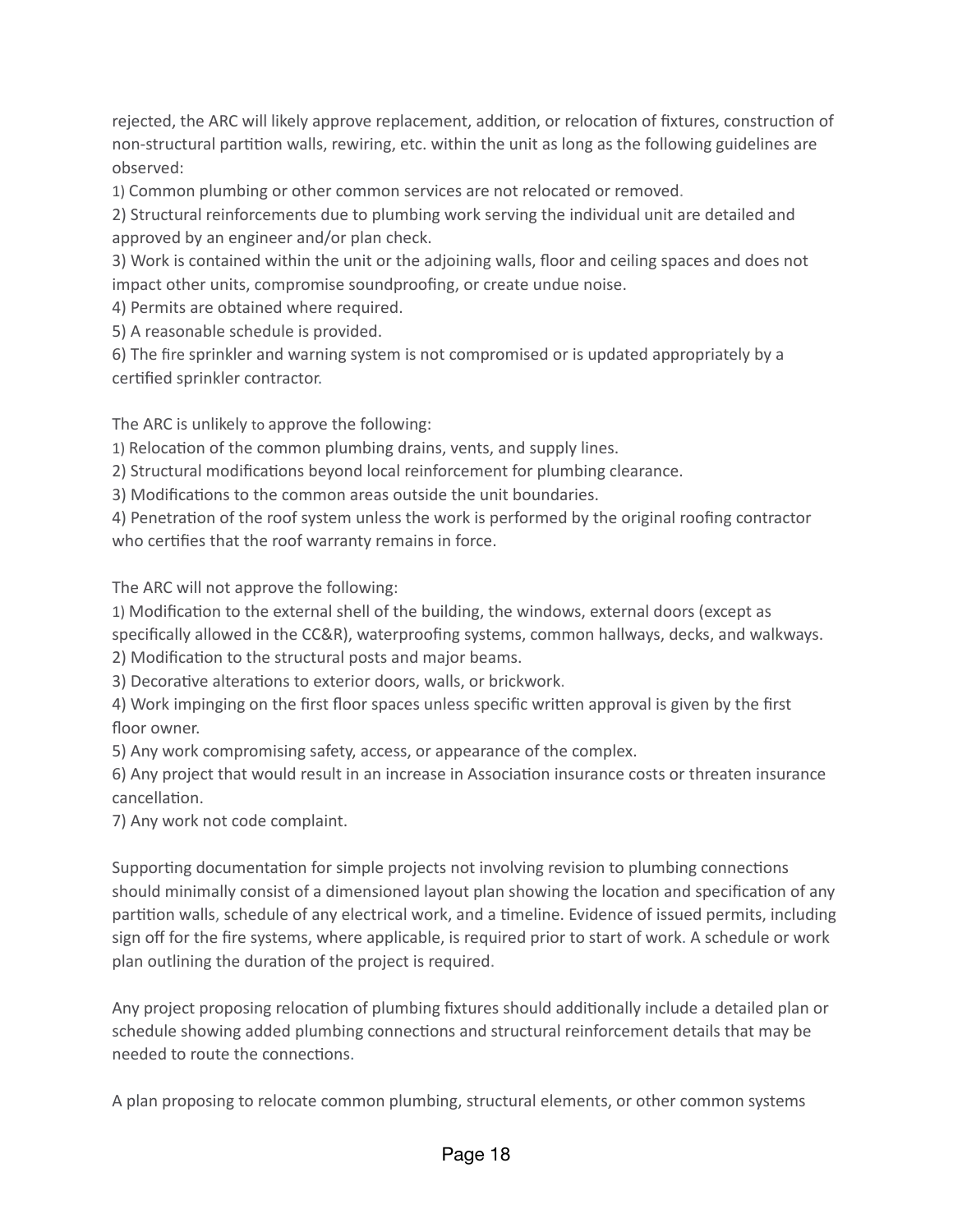must further contain a detailed mechanical drawing, suitable for review by a licensed engineer, showing the old and new locations of the affected services in addition to the above documents. The Board is extremely reluctant to approve any project that includes such modifications to the basic utility service systems. Simple additions to common systems for new fixtures have been approved when the scope was small, the risk low, and all affected owners agreed.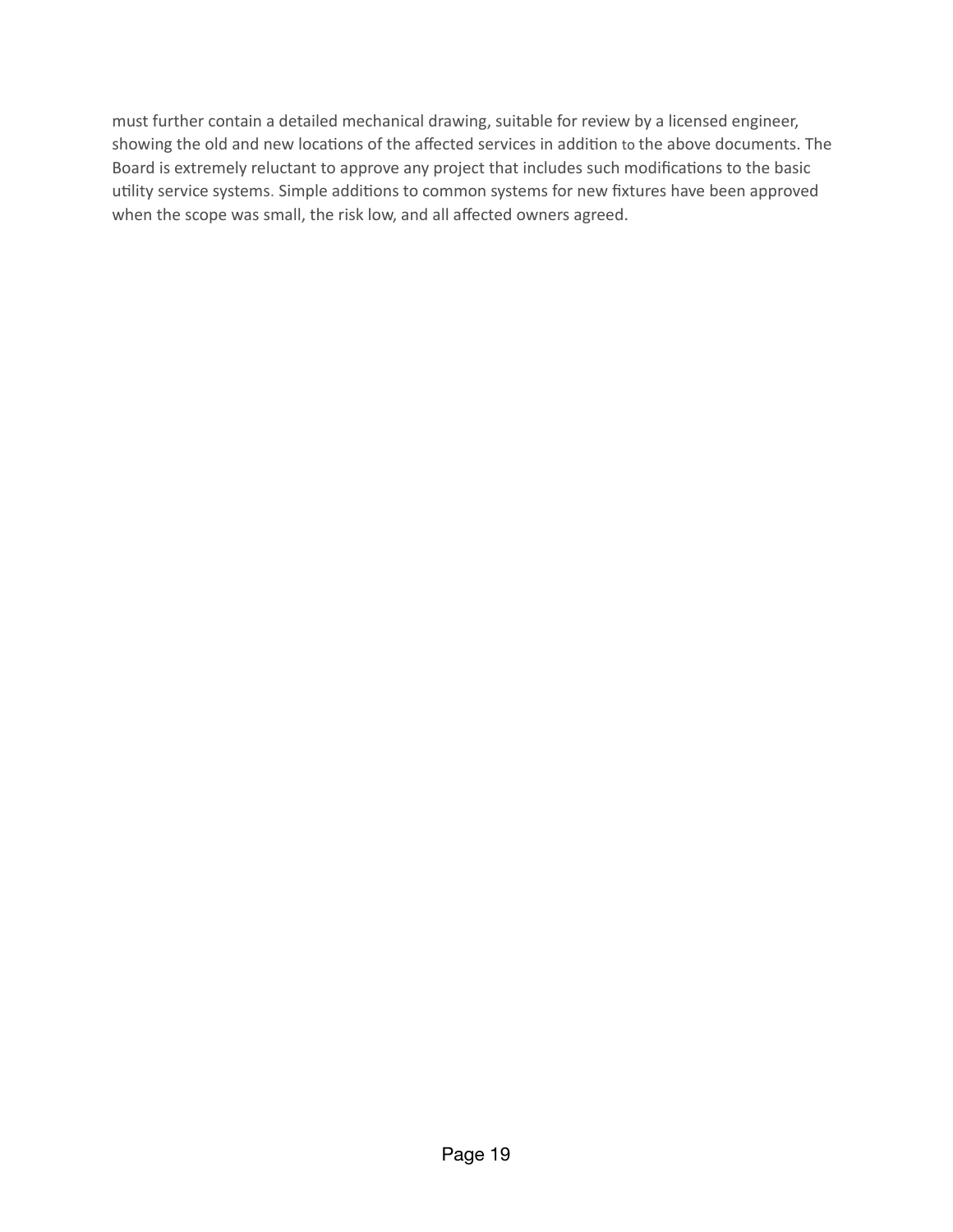## **Section 15: Miscellaneous**

Installation of external (to the unit) fixtures (including satellite dish equipment and exterior electrical wiring) is subject to the CC&Rs. Installation of all such fixtures requires Board approval in writing unless specifically permitted by federal, state, or local law. Any exterior wiring must be confined to the West or North walls and all runs must be vertical or horizontal, be neatly secured to the wall and not interfere with any other systems or building maintenance.

Board approval must be obtained in writing prior to any unit upgrade projects as outlined in the CC&Rs. Compliance with all applicable building and safety codes is required. All dust or debris associated with renovation or repairs must be promptly cleaned up.

Staging of materials and equipment in the common areas shall be kept to a minimum, and owners shall adopt reasonable measures to prevent extra cleanup and keep all construction disturbances to a minimum. Any additional cleanup expenses will be assessed to the respective unit owner. Damage to the common area due to owners or their employees will be repaired by the Association at owners expense. Any such repairs will be made only by HOA contractors unless approved by the board in writing.

Unit owners must obtain written approval from the Board for any items requiring approval except for matters involving emergency health and safety issues as outlined in the CC&Rs.

Clothing/laundry shall not be hung from or over the patio, landings or balcony walls. Patios shall not be used as storage areas. Window coverings shall comply with CC&R provisions.

If residents wish to have a doormat, the Architectural Review Commikee and the Board has approved one specific mat that residents can purchase and use outside their door. Only this door mat may be used. Below is the make, model and link of the approved mat which can be purchased from Amazon.

Mibao Door Mat, Front Door Doormat Outside Shoe Scraper Low Profile Durable Entrance Rug, 18"x 30", Gray:

https://www.amazon.com/dp/B073GR8VJL/ref=cm\_sw\_r\_cp\_ep\_dp\_lrEaBb14YWMMP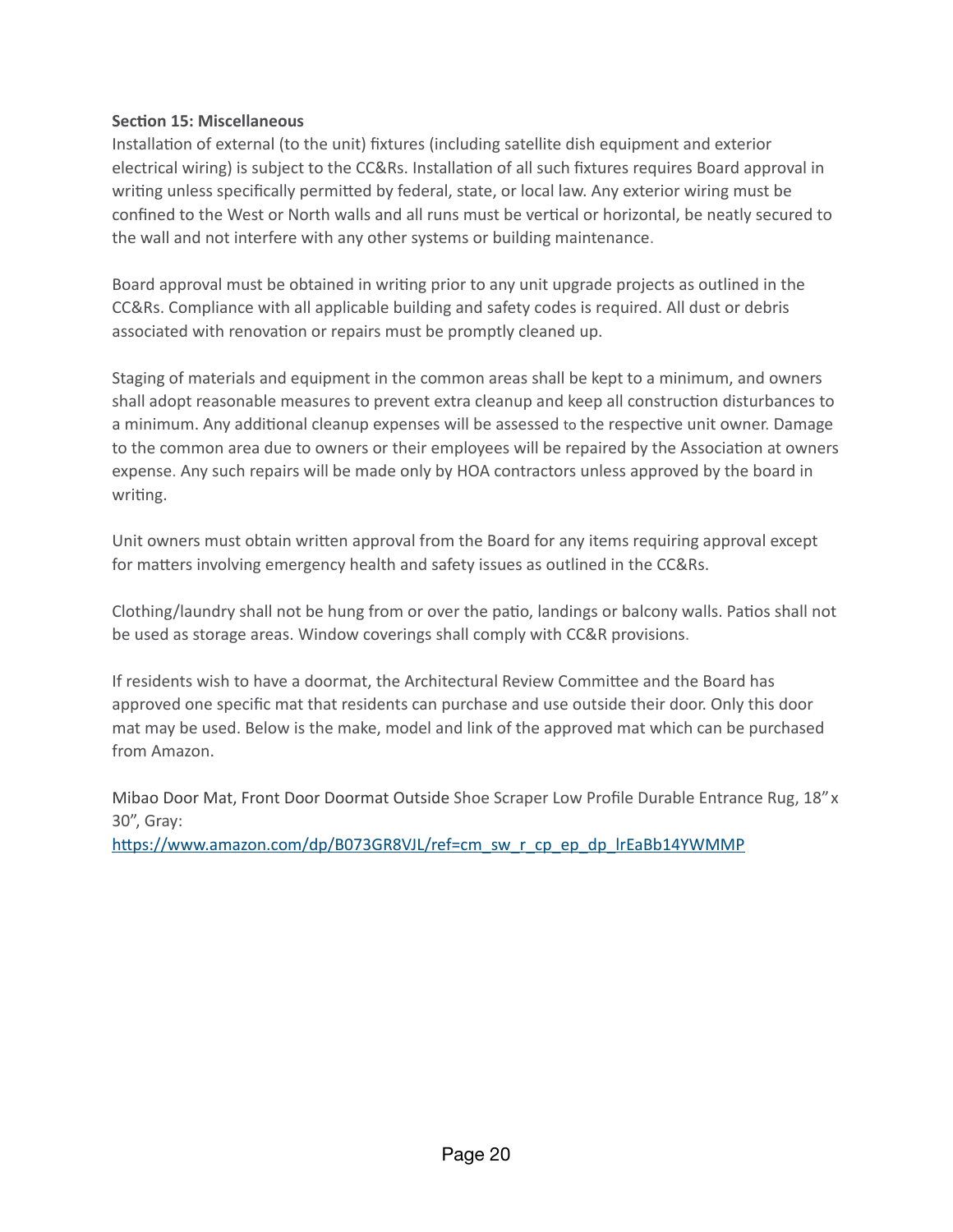## **Section 16: Enforcement/Due Process**

Where possible, especially when rule violations represent first-time or one-time events, complaints regarding violations of CC&Rs and Supplemental Rules are to be discussed with the noncompliant party before bringing an action before the Board. The Board or the building manager may elect to send the unit owner a "courtesy notice" if the violation did not result in property damage or is a singular event of a minor nature.

Each unit owner, occupant, tenant or guest of a unit shall comply strictly with the provisions of the CC&Rs, By-laws and House Rules of the Association, as the same may be lawfully amended from time to time, and with all Board decisions adopted pursuant to the Declaration, By-laws and House Rules. Failure to comply may result in a fine and/or shall be grounds for an action to recover sums due, damages, or injunctive relief, or any or all of them, maintainable by the Board, the Association's managing agent on its behalf, or by another aggrieved unit owner.

The property manager, acting on behalf of the Board, will give written notice of the violation and state a reasonable time for correcting the violation. Alternatively, the Board may immediately cause the correction to be made, depending on the urgency, difficulty, and history of the situation. If the violation is not corrected within the time limit stated in the notice, the Board can make the correction. Any expenses incurred in correcting the violation shall be imposed on the unit owner and added to the regular monthly assessment payable the first month following the completion of the correction.

Payment of such expenses or fine shall be enforced in the same manner as provided for the enforcement of collection of other assessments. Repair of common area damage is solely the HOA's responsibility and will be carried out under HOA contract.

The Board reserves the right to waive warning for certain offenses such as, but not limited to, having a vehicle impounded that is blocking ingress/egress to the parking garage, move in/out violations, unauthorized businesses, actions causing damage to the common area, any action creating a hazard or potential liability for the Association, etc.

Prior to enforcement of a fine, or initiating a legal action against a unit owner, the Board will give the owner charged with the violation an opportunity to be heard at a board meeting in executive session or before a board-appointed special committee. The notice shall include (a) a statement of the offense, (b) the proposed action and/or fine, (c) the date, time and place of the hearing, and (d) whether testimony must be oral, written, or both. The hearing date shall be set not fewer than fifteen (15) days from the date the notice is delivered.

At the hearing, the affected owner shall have the right to give testimony as outlined in the notice, subject to reasonable rules of procedure established by the Board to assure a prompt and orderly resolution of the issue at hand. The owner charged with a violation shall be notified in writing of the decision of the Board or Hearing Commikee within ten (10) days of the decision. The Board conducts hearings under the "small claims model" which does not permit owners to legal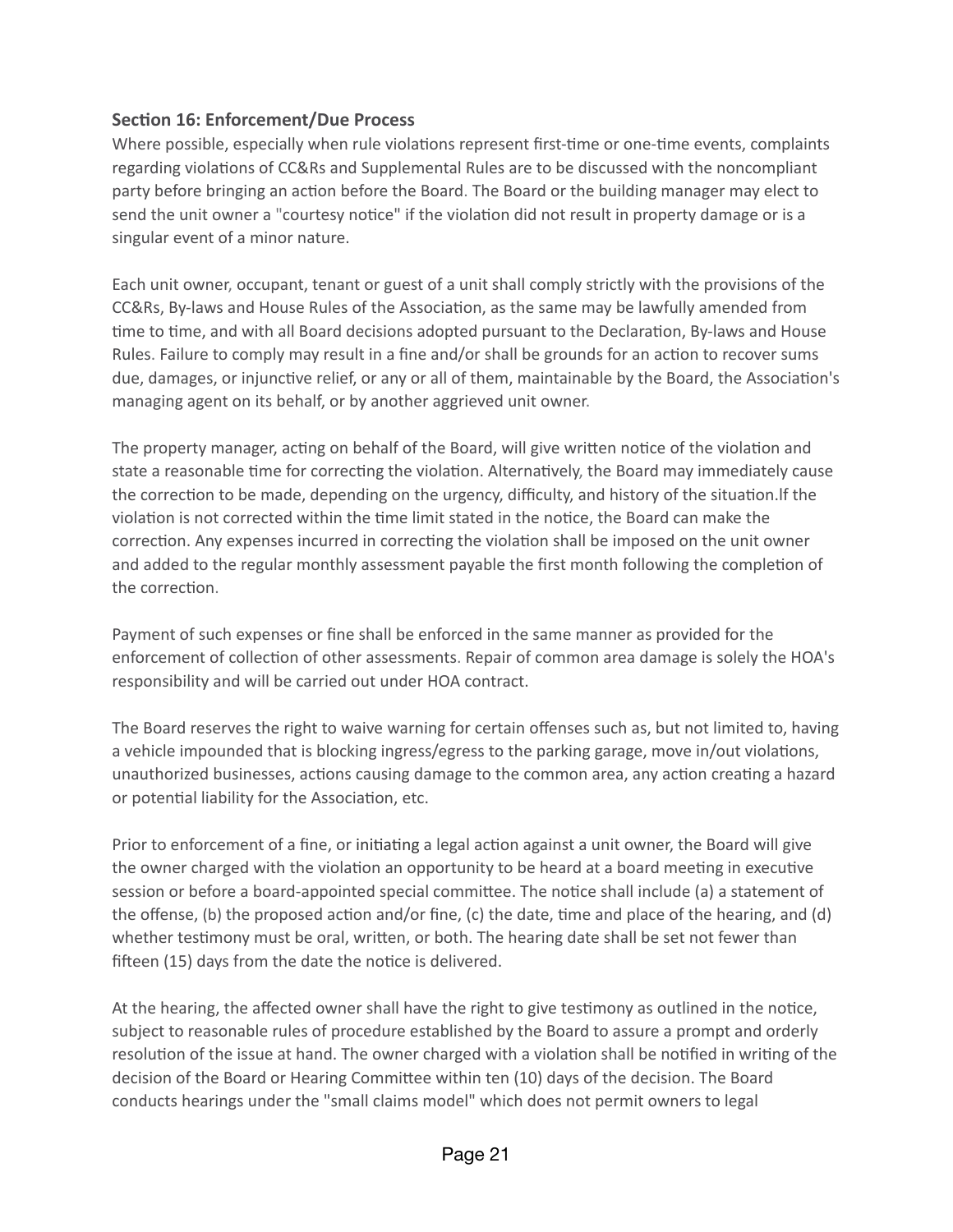representation at hearings. Tenants are not permitted to appear at hearings, but statements from tenants or complaining parties may be introduced.

In enforcing these rules, the Board may delegate its function(s), including the determination of whether a violation has occurred, and the remedy therefore, to an agent, including but not limited to a single, or group of, directors or the managing agent. Owners shall be financially responsible for all damages caused by their contractors, tenants, guests or invitees and for any fines imposed resulting from their contractors' tenants', guests' or invitees' conduct. Any charges for damages or fines shall be assessed against the unit in which the party responsible was working, renting or visiting, and shall be enforceable in the same manner as is provided for the enforcement of other assessments.

A fine properly imposed against a unit owner constitutes a lien upon the unit of that owner.